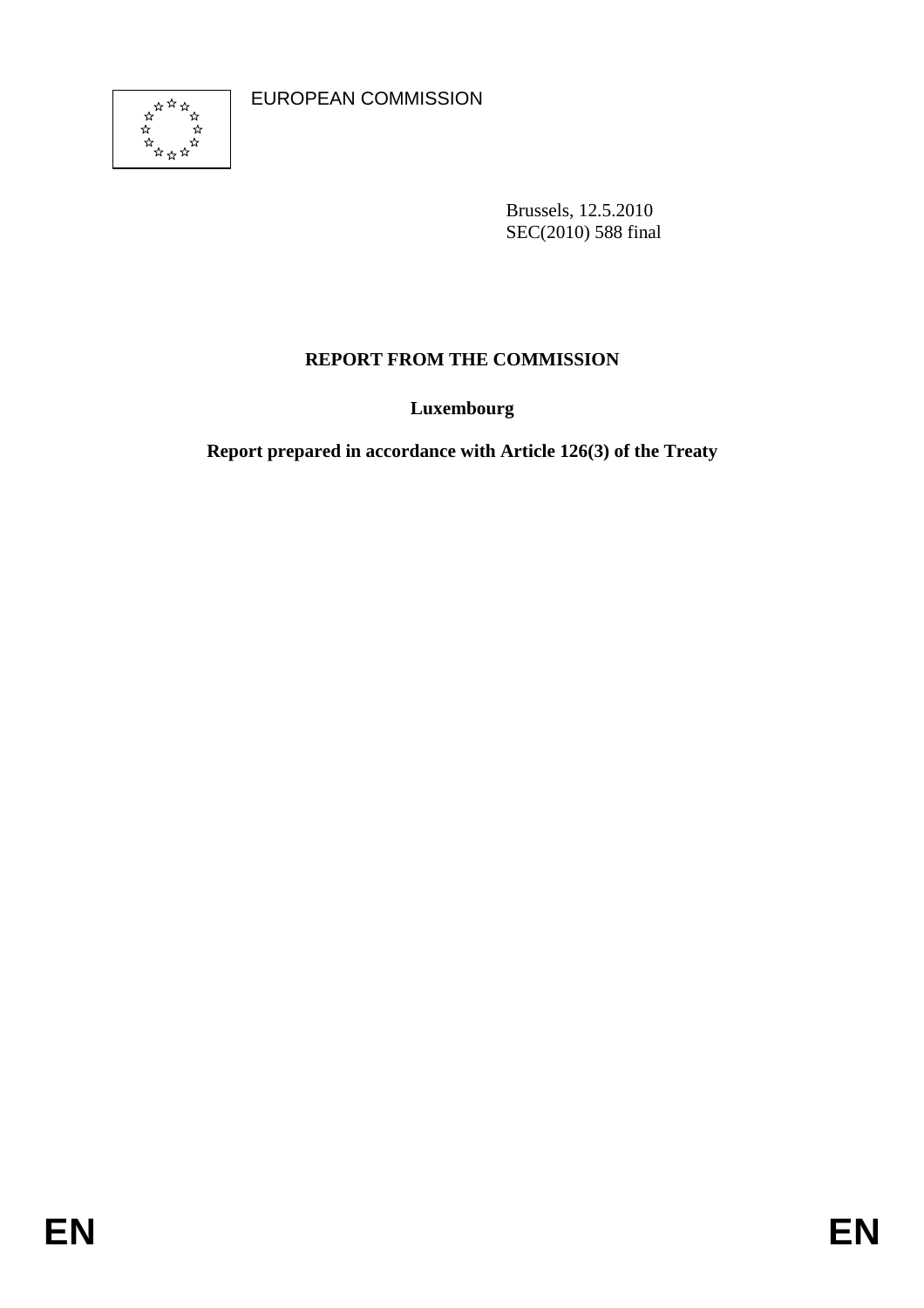#### **REPORT FROM THE COMMISSION**

#### **Luxembourg**

#### **Report prepared in accordance with Article 126(3) of the Treaty**

#### **1. THE APPLICATION OF THE STABILITY AND GROWTH PACT IN THE CURRENT CRISIS SITUATION**

Many EU countries are presently facing general government deficits above the 3% of GDP reference value set in the Treaty. The often strong deterioration in the deficit as well as the debt positions must be seen in the context of the unprecedented global financial crisis and economic downturn. Several factors are at play. First, the economic downturn has brought about declining tax revenue and rising social benefit expenditure (e.g. unemployment benefits). Second, recognising that budgetary policies have an important role to play in the current extraordinary economic situation, the Commission called for a fiscal stimulus in its November 2008 European Economic Recovery Plan (EERP), endorsed by the European Council in December. The Plan explicated that the stimulus should be differentiated across Member States to reflect their different positions in terms of public finance sustainability and competitiveness and should be reversed when economic conditions improve. Finally, several countries have taken measures to stabilise the financial sector, some of which have impacted on the debt position or constitute a risk of higher deficits and debt in the future, although some of the costs of the government support could be recouped in the future.

The Stability and Growth Pact requires the Commission to prepare a report such as the present one whenever an actual or planned deficit of a Member State exceeds the 3% of GDP reference value. This report, which represents the first step in the "excessive deficit procedure" (EDP), analyses the reasons for the breach of the reference value with due regard to the economic background and all other relevant factors. The amendments to the Stability and Growth Pact in 2005 aimed specifically at ensuring that in particular the economic and budgetary background was fully taken into account in all steps in the EDP. This means for instance that, if an "excessive deficit" is deemed to exist, adequate consideration needs to be paid to the economic background and outlook when making recommendations on the pace of the correction. In this way, the Stability and Growth Pact provides the framework supporting government policies for a prompt return to sound budgetary positions taking account of the economic situation.

#### **2. LEGAL BACKGROUND**

This report, which assesses recent and current budgetary developments in Luxembourg and reviews the short and medium-term prospects in the light of overall economic conditions and policy action taken by the government, is prepared according to Article 126(3) of the Treaty on the Functioning of the European Union (TFEU).

Article 126 TFEU lays down an excessive deficit procedure (EDP). This procedure is further specified in Council Regulation (EC) No 1467/97 "on speeding up and clarifying the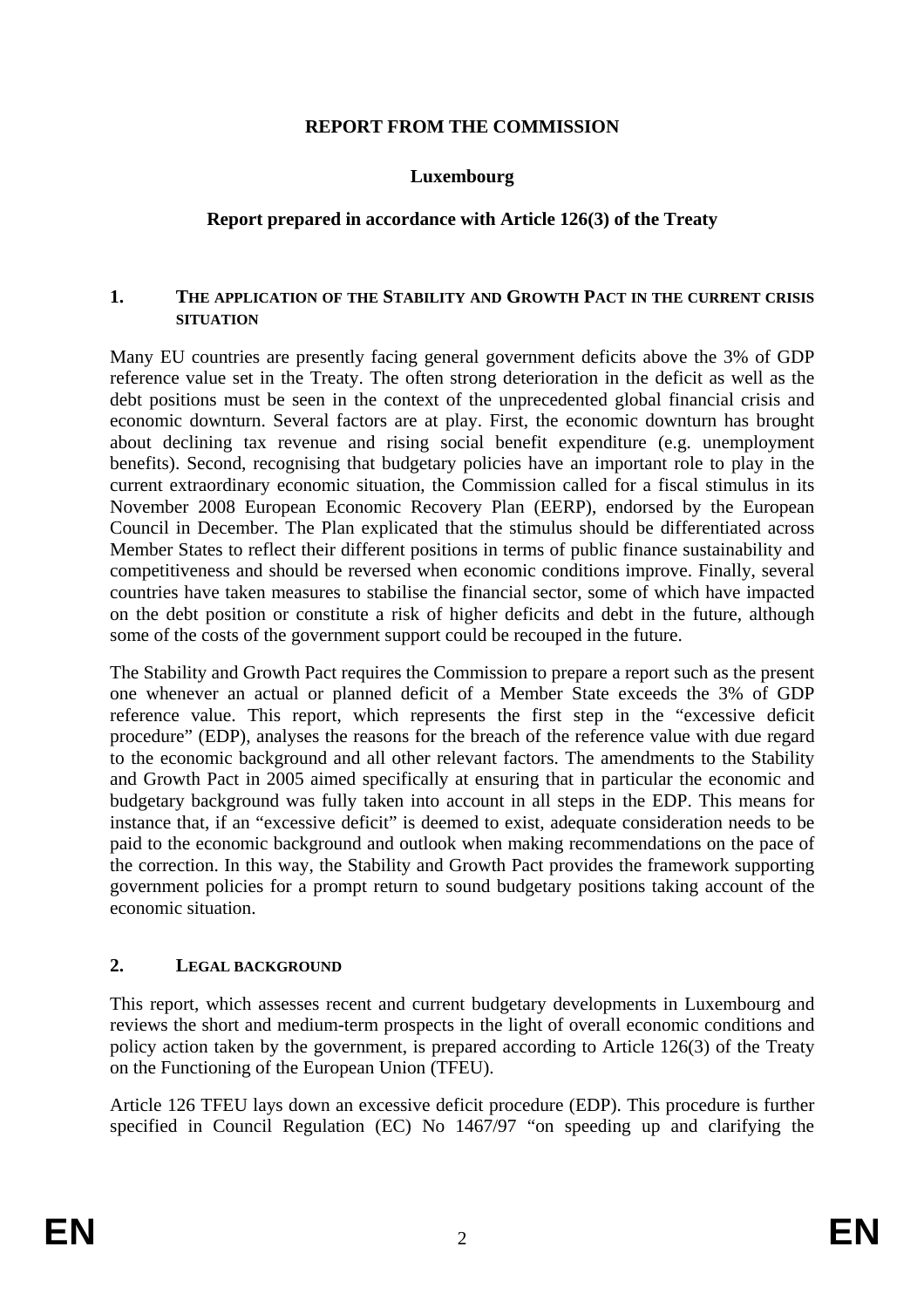implementation of the excessive deficit procedure"<sup>1</sup>, which is part of the Stability and Growth Pact. According to Article 126(2) of the Treaty, the Commission has to monitor compliance with budgetary discipline on the basis of two criteria, namely: (a) whether the ratio of the planned or actual government deficit to gross domestic product (GDP) exceeds the reference value of 3% (unless either the ratio has declined substantially and continuously and reached a level that comes close to the reference value; or, alternatively, the excess over the reference value is only exceptional and temporary and the ratio remains close to the reference value); and (b) whether the ratio of government debt to GDP exceeds the reference value of 60% (unless the ratio is sufficiently diminishing and approaching the reference value at a satisfactory pace).

Article 126(3) stipulates that, if a Member State does not fulfil the requirements under one or both of these criteria, the Commission has to prepare a report. This report also has to "take into account whether the government deficit exceeds government investment expenditure and take into account all other relevant factors, including the medium-term economic and budgetary position of the Member State".

According to data notified by the authorities in April 2010<sup>2</sup>, validated by Eurostat<sup>3</sup> the general government deficit in Luxembourg is planned to reach 4.2% of GDP in 2010, thus exceeding the 3% of GDP reference value, while general government gross debt would be 19.3% of GDP, well below the 60% of GDP reference value even if on a rising trend since 2007.

The planned figure for the 2010 deficit provides *prima facie* evidence on the existence of an excessive deficit in Luxembourg in the sense of the Treaty and the Stability and Growth Pact. The Commission has therefore decided to initiate the excessive deficit procedure for Luxembourg with the adoption of this report. Section 3 of the report examines the deficit criterion. Section 4 deals with public investment and other relevant factors. The report takes into account the Commission services' spring 2010 forecast, which has been released on 5 May 2010.

|                               | 2005 | 2006 | 2007 | 2008 | 2009   | 2010       |                           | 2011       |
|-------------------------------|------|------|------|------|--------|------------|---------------------------|------------|
|                               |      |      |      |      |        | <b>COM</b> | <b>Apr 2010</b><br>notif. | <b>COM</b> |
| General government balance    | 0.0  | 1.4  | 3.6  | 2.9  | $-0.7$ | $-3.5$     | $-4.2$                    | $-3.9$     |
| General government gross debt | 6.1  | 6.5  | 6.7  | 13.7 | 14.5   | 18.9       | 19.3                      | 23.5       |

## **Table 1: General government deficit and debt a**

 $\frac{\text{Note:}}{\text{a In percent of GDP}}$ ;

1

*Source: April 2010 EDP notification, Eurostat and Commission services' spring 2010 forecast (COM).* 

<sup>1</sup> OJ L 209, 2.8.1997, p. 6. The report also takes into account the "Specifications on the implementation of the Stability and Growth Pact and guidelines on the format and content of stability and convergence programmes", endorsed by the ECOFIN Council of 10 November 2009, available at

http://ec.europa.eu/economy\_finance/sgp/legal\_texts/index\_en.htm.<br>2 According to Council Beculation (EC) No.470/2000, Momber State According to Council Regulation (EC) No 479/2009, Member States have to report to the Commission, twice a year, their planned and actual government deficit and debt levels. The most recent notification of Luxembourg can be found at:

http://epp.eurostat.ec.europa.eu/portal/page/portal/government\_finance\_statistics/excessive\_deficit/edp\_ notification\_tables.

Eurostat news release No 55/2010 of 22 April 2010.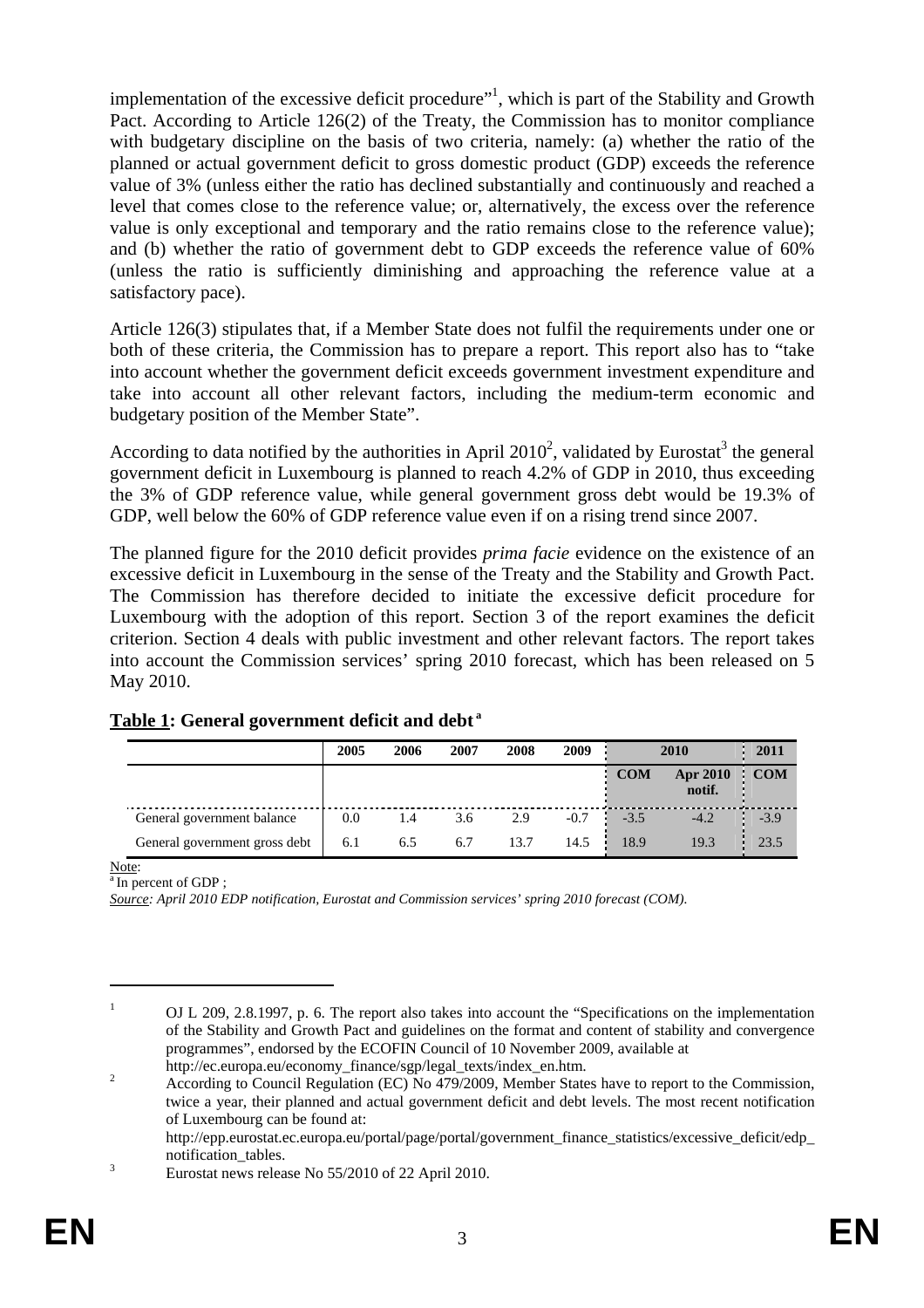## **3. DEFICIT CRITERION**

In 2010, the general government deficit is planned to reach 4.2% of GDP.

Well in excess of to the 3% of GDP, the planned deficit is not close to the Treaty reference value, but according to the Commission services' spring 2010 forecast the general government deficit would come out at 3.5% of GDP, which can still be considered as close. This divergence is mainly due to the fact that the Commission services forecast a lower rise in government expenditure (since they do not fully incorporate the 15% rise in public investment planned by the government) and expect that government revenues broadly stabilise in 2010 with respect to 2009, while the notification projects them to decline by 1.4%.

|                                                      | 2005   | 2006   | 2007   | 2008   | 2009   | 2010       |                          | 2011       |                        |
|------------------------------------------------------|--------|--------|--------|--------|--------|------------|--------------------------|------------|------------------------|
|                                                      |        |        |        |        |        | <b>COM</b> | Feb<br><b>2010 SP</b>    | <b>COM</b> | Feb<br>2010 SP         |
| Real GDP (% change)                                  | 5.4    | 5.6    | 6.5    | 0.0    | $-3.4$ | 2.0        | 2.5                      | 2.4        | 3.0                    |
| Potential GDP (% change)                             | 3.9    | 3.5    | 3.8    | 3.5    | 2.3    | 2.1        | 2.2                      | 2.5        | 2.1                    |
| Output gap (% of potential GDP)                      | $+0.5$ | $+2.5$ | $+5.2$ | $+1.7$ | $-3.9$ | $-4.1$     | $-3.5$                   | $-4.1$     | $-3.0$                 |
| General government balance                           | 0.0    | 1.4    | 3.6    | 2.9    | $-0.7$ | $-3.5$     | $-3.9$ (c)<br>$-4.2$ (d) | $-3.9$     | $-5.0(e)$<br>$-3.0(f)$ |
| Primary balance                                      | 0.2    | 1.5    | 3.9    | 3.2    | $-0.2$ | $-3.0$     | $-3.3$ (c)<br>$-3.5$ (d) | $-3.3$     | $-4.3$ (e)<br>n.a. (f) |
| One-off and other temporary measures                 | 0.0    | 0.0    | 0.0    | 0.0    | 0.0    | 0.0        | 0.0                      | 0.0        | 0.0                    |
| fixed<br>Government<br>capital<br>gross<br>formation | 4.5    | 3.6    | 3.3    | 3.2    | 3.6    | 3.7        | 3.9(c)<br>4.0(d)         | 3.5        | 3.9(e)<br>n.a. (f)     |
| Cyclically-adjusted balance                          | $-0.3$ | 0.1    | 1.1    | 2.0    | 1.2    | $-1.4$     | $-2.2$                   | $-1.9$     | $-3.5$                 |
| Cyclically-adjusted primary balance                  | $-0.1$ | 0.3    | 1.3    | 2.3    | 1.7    | $-1.0$     | $-1.6$                   | $-1.3$     | $-2.8$                 |
| Structural balance bc                                | $-0.3$ | 0.1    | 1.1    | 2.0    | 1.2    | $-1.4$     | $-2.2$                   | $-1.9$     | $-3.5$                 |
| Structural primary balance                           | $-0.1$ | 0.3    | 1.3    | 2.3    | 1.7    | $-1.0$     | $-1.6$                   | $-1.3$     | $-2.8$                 |

| Table 2: Macroeconomic and budgetary developments <sup>a</sup> |  |  |  |
|----------------------------------------------------------------|--|--|--|
|----------------------------------------------------------------|--|--|--|

Notes:<br> $\frac{a}{b}$  In percent of GDP unless specified otherwise.<br> $\frac{b}{c}$  Cyclically-adjusted balance excluding one-off and other temporary measures.

<sup>c</sup> February 2010 update of the stability programme

<sup>d</sup> April 2010 notification

e February 2010 update of the stability programme : "unchanged policy" scenario

 $f$  February 2010 update of the stability programme : proposed adjustment path.

*Source: Eurostat, Commission services' spring 2010 forecast and February 2010 update of the stability programme.*

The planned excess over the 3% of GDP reference value is exceptional. In particular, it essentially results from a severe economic downturn in the sense of the Treaty and the Stability and Growth Pact, namely the recession in the context of the global financial crisis. According to the Commission services' Spring 2010 forecast, real GDP dropped by 3.4% in 2009 and is forecast to recover to 2% in 2010.

The excess over the 3% of GDP reference value can be regarded as temporary in the sense of the Treaty and the Stability and Growth Pact. According to the Commission services' spring 2010 forecast, which was based on the no policy change assumption for 2011, the general government deficit would rise from 3.5% of GDP in 2010 to 3.9% of GDP in 2011 essentially because the rise in revenues, though larger than in 2010, is expected to fall short of the increase in expenditure. However, on 5 May 2010, after the cut-off date of the forecast the Prime Minister announced consolidation measures that would amount, according to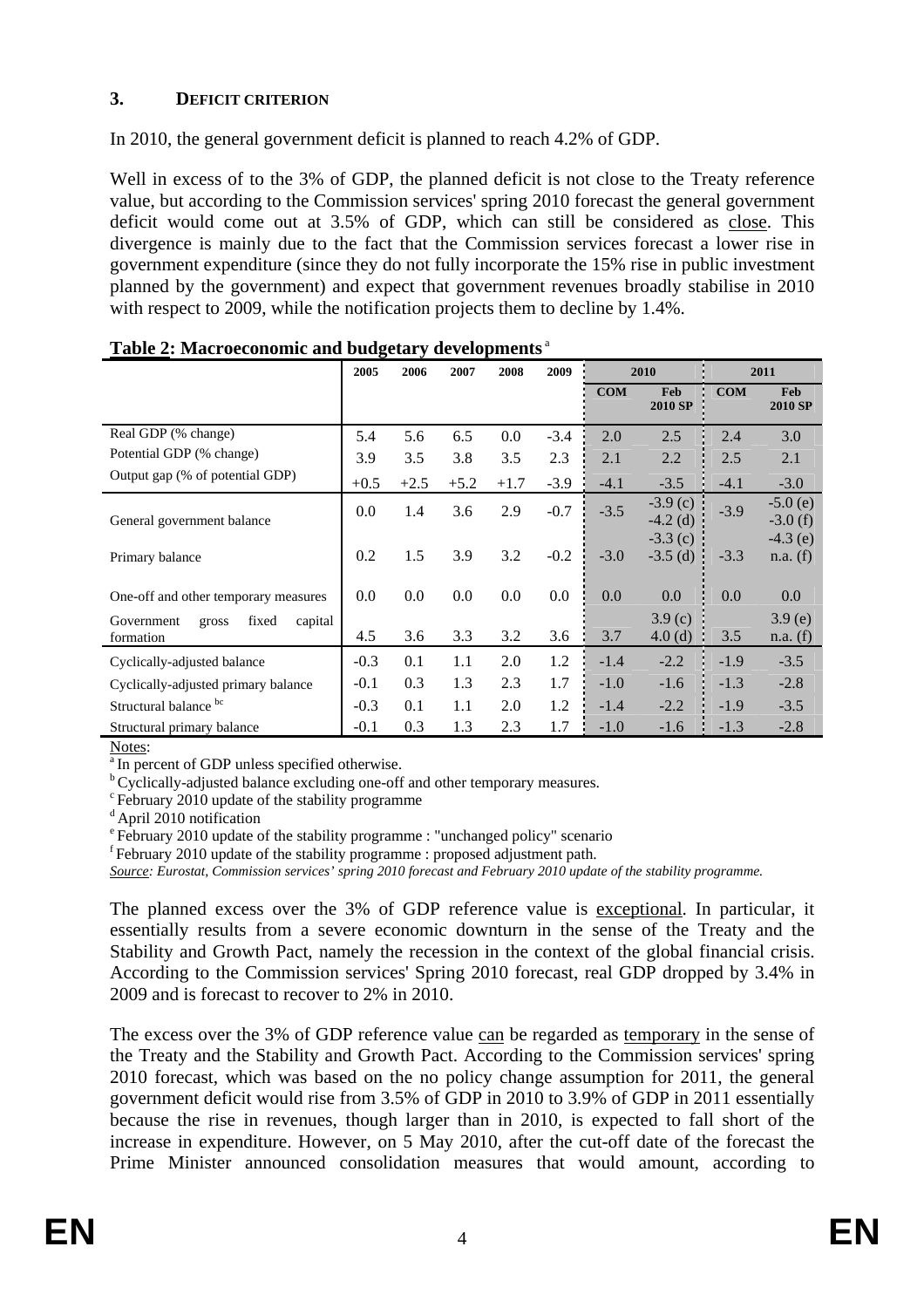information provided to the Commission on 7 May, to 1.6% of GDP in 2011 and another 1.7% of GDP in 2012; they include a series of expenditure cuts , in particular in public investment as well as an increase in revenues. Given that the Commission forecast of 3.9% of GDP already anticipated a somewhat lower investment growth, the part of this consolidation package that can be taken into account for 2011 is estimated at about 1.2% of GDP and would reduce next year's deficit to around 2¾%, thus below the 3% of GDP threshold.

In sum, the planned deficit for 2010 can be regarded as exceptional, close to the 3% of GDP reference value and temporary in the sense of the Treaty and the Stability and Growth Pact. This analysis suggests that the deficit criterion in the Treaty is fulfilled.

## **4. RELEVANT FACTORS**

Article 126(3) of the Treaty provides that the Commission report "shall also take into account whether the government deficit exceeds government investment expenditure and take into account other relevant factors including the medium-term economic and budgetary position of the Member State". These factors are further clarified in Article 2(3) of Council Regulation (EC) No 1467/97, which also specifies that "any other factors which, in the opinion of the Member State concerned, are relevant in order to comprehensively assess in qualitative terms the excess over the reference value and which the Member State has put forward to the Commission and to the Council" need to be given due consideration.

In view of the above provisions, the following four subsections consider in turn (1) the medium-term economic position; (2) the medium-term budgetary position (including public investment); (3) other factors put forward by the Member State and (4) other factors considered relevant by the Commission.

# *4.1. Medium-term economic position*

# **Cyclical conditions and potential growth**

After having recorded an average annual growth of 5.5% over the years 2004-2007 (slightly above the long-term 5.2% average growth recorded from 1983 to 2007), the Luxembourgish economy stagnated in 2008 and contracted by 3.4% in 2009. It is projected to grow by 2.0% in 2010 and 2.4% in 2011 in the Commission services' spring 2010 forecast. The output gap, which was substantially positive in the years before the crisis, reaching a peak of 5.2% in 2007, became widely negative in 2009 (-3.9%). It is projected to slightly increase to -4.1% in 2010 and to remain at that level in 2011.

## **Recent structural reforms**

The structural reforms launched within the Lisbon process comprise a significant increase in public R&D expenditure, which were/are planned to be brought from about ¼% of GDP in 2005 to 0.6% in 2010 and eventually to 1% of GDP, in particular through the creation and development of the University of Luxembourg. At the same time, there have been efforts to improve R&D governance, in particular through the entry into force of a law on research and innovation (*loi du 5 juin 2009 relative à la promotion de la recherche, du développement et de l'innovation*). New projects have been identified in the field of transport and telecoms infrastructures that should support the country's competitiveness and keep the investment activity at a high level/further increase the country's investment activity.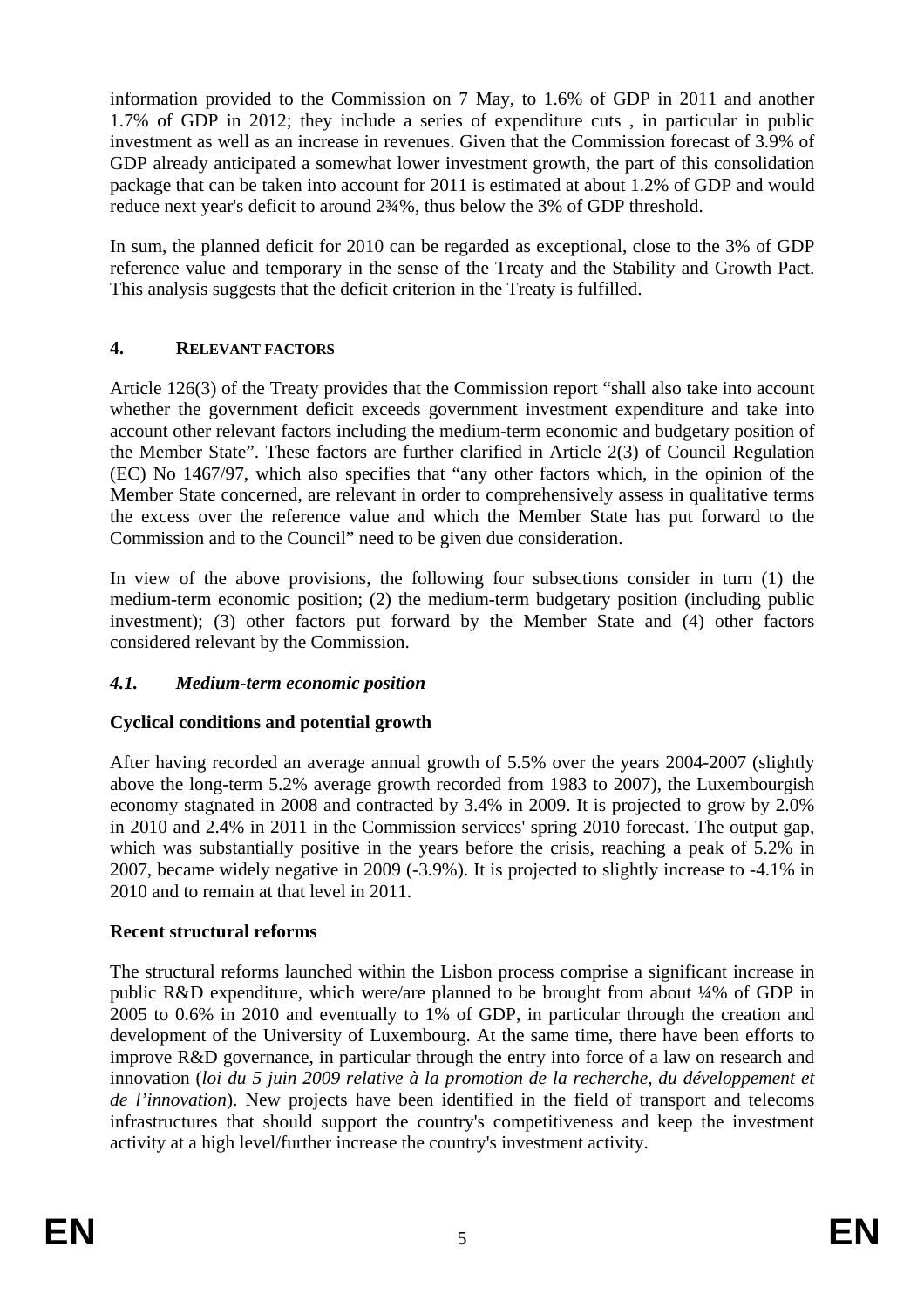## *4.2. Medium-term budgetary position*

## **Structural deficit and fiscal consolidation in good times**

The strong growth recorded between 2004 and 2007 was used to convert the deficit of 1.1% of GDP observed in 2004 to an average surplus of 2.6% from 2006 to 2008. The fiscal stance, which was strongly expansionary in 2002-2004, turned moderately and then more openly restrictive, with the structural balance improving by about 0.4 percentage point of GDP in 2005 and 2006 and by about 1 percentage point of GDP in 2007 and 2008. It peaked at a surplus of 2.0% of GDP in 2008 before decreasing to 1.2% in 2009 against the background of the sharp economic decline. Thanks to this fiscal policy stance as well as surpluses accumulated during the  $1990s<sup>4</sup>$ , the debt stock stood at 13.7% of GDP at the end of 2008.

## **Public investment**

At 3.9% of GDP in 2010 according to the February stability programme, public investment would be more or less of the same magnitude as the deficit projected in the programme and the April EDP reporting. It amounted to 4.1% of GDP on average from 2001 to 2009, which is one of the highest figures among the EU15. The Luxembourgish stimulus programme comprised a substantial increase in public investment, which rose from 3.2% of GDP in 2008 to 3.6% in 2009.

## **Quality of public finances**

Despite its sizeable increase resulting from the crisis, general government expenditure (42% of GDP in 2009) remains low compared to most other Member States and public investment in percent of GDP is amongst the highest among the EU15. The government, especially the social security system, holds sizeable assets, which are the result of the recurrent surpluses recorded in the last decades. According to most estimates, these assets amount to more than 30% of GDP, compared to a debt-to-GDP ratio of just below 20% in 2010. The net financial position of the government is thus positive. The support operation to the financial sector launched at the end of 2008, which caused the doubling of the gross debt in that year, also resulted in a corresponding increase in government assets. The increase in the gross debt ratio projected for 2010 and 2011, triggered by the large deficits of the central government, will also go together with a rise in government assets, mainly accumulated from the surpluses of the social security system (about 1¾% of GDP in both years).

## **Long-term sustainability of public finances**

In its opinion of 26 April 2010 on the most recent stability programme, the Council assessed the long-term sustainability of Luxembourg's public finances as follows. The long-term budgetary impact of ageing projected for Luxembourg is significantly above the EU average due in particular to a very considerable projected increase in pension expenditure. The significant assets accumulated by the social security system will contribute to offsetting the projected long-term budgetary impact of ageing but this will not be sufficient to cover the sizeable increase in age-related expenditure. Achieving high primary surpluses over the medium term and implementing measures aimed at curbing the substantial increase in agerelated expenditure would contribute to reducing the risk to the sustainability of public finances, which were assessed in the Commission 2009 Sustainability Report as medium.

<sup>1</sup> 4

There are no complete accounts for general government in Luxembourg before 1990.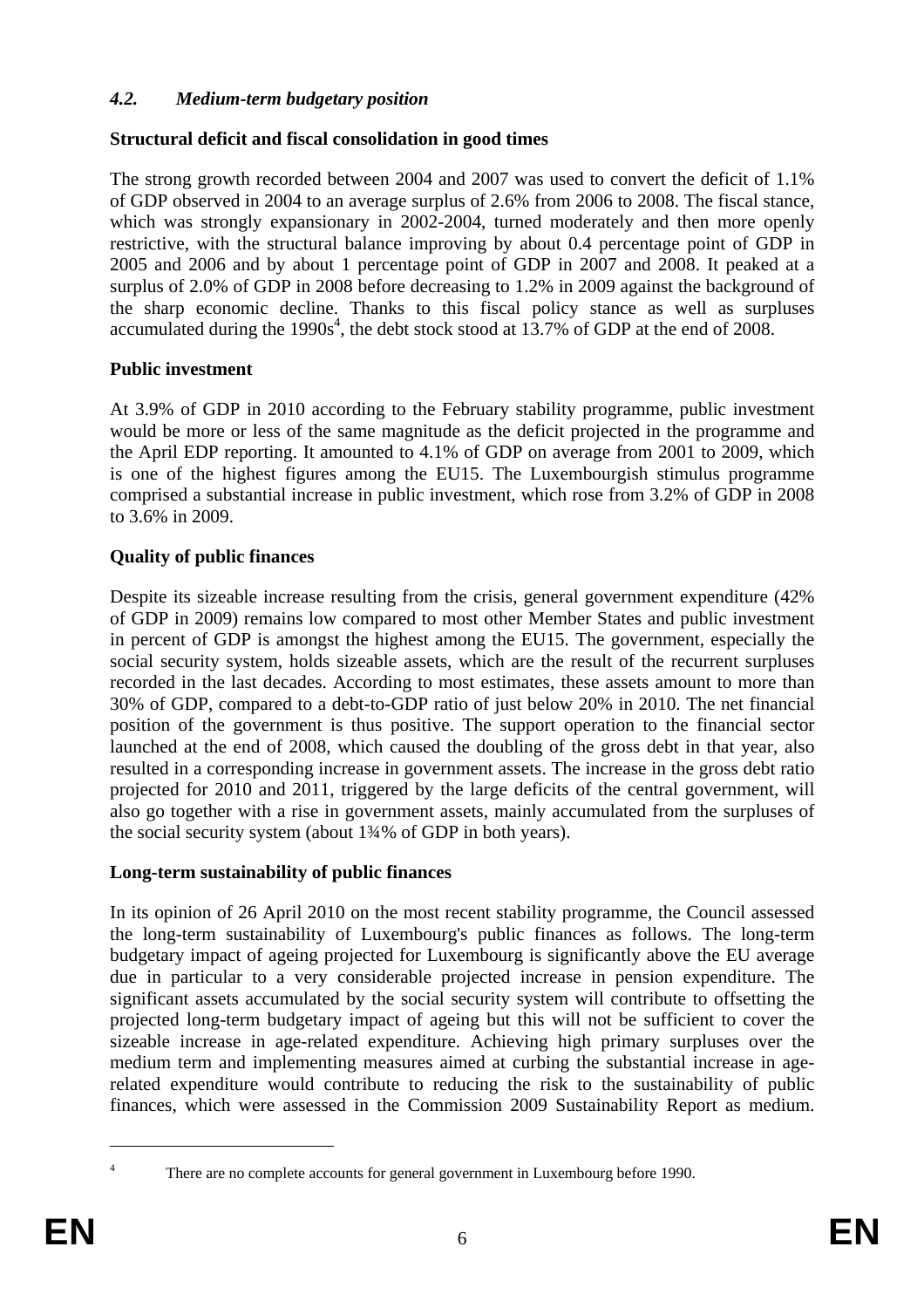Against this background, Luxembourg was invited to improve the long-term sustainability of public finances by reforming the pension system and to set a MTO that takes sufficiently into account the implicit liabilities related to ageing.

# *4.3. Other factors put forward by the Member State*

In reply to a request addressed by the Commission to the authorities of Luxembourg regarding relevant factors in accordance with Article 2(3) of Council Regulation (EC) No 1467/97, they confirmed on 3 May 2010 that according to their latest estimations, Luxembourg's 2010 public deficit is likely to exceed the 3% of GDP threshold. As regards the closeness to the reference value, the authorities acknowledged that their latest estimate of a deficit of 4.2% of GDP in 2010 could under no circumstances be qualified as "close" to the reference value, while pointing out that it was made before receiving revenue data for the first quarter and an upward revision of the GDP growth forecasts for 2010. This better performance had been to some extent already anticipated in the Commission services Spring 2010 forecast. Moreover, following discussions in Parliament on 6 and 7 May, the authorities provided information to the Commission on 7 May regarding the consolidation measures that Prime Minister Juncker had announced during his speech to Parliament on 5 May.

# *4.4. Other factors considered relevant by the Commission*

Apart from the impact of the economic downturn, the excess above the reference value also results from the stimulus package decided by the Luxembourgish government as part of the European Economic Recovery Plan (EERP): as a response to the economic crisis, the Luxembourgish government adopted a recovery package, which (together with other measures which were taken before the aggravation of the crisis but have also the effect to support the economy) amounted in 2009 to over 3% of GDP.

To stabilise the financial system, the Luxembourgish authorities granted a loan to the Luxembourgish subsidiaries of Fortis and Dexia. These loans amounted together to about EUR 2.8 billion (7% of GDP). The loan to Fortis, which amounted to EUR 2.4 billion, was subsequently converted into capital. The financing of these loans resulted in a doubling of the general government gross debt by the end of 2008, from 7.0% of GDP in 2007 to 14.4% of GDP (although it also increased the government's assets to the same extent). The Luxembourgish authorities also decided together with the Belgian and French governments to guarantee Dexia's liabilities towards credit institutions and institutional counterparties for a total of EUR 150 billion, of which 3% or EUR 4.5 billion for the Luxembourgish government (about 12½% of Luxembourg's GDP). This guarantee has not led to any disbursement up to now.

In its opinion of 26 April 2010 on the most recent update of the stability programme, the Council considered that, in view of the downturn and the sound budgetary starting position of Luxembourg the temporary deterioration in the general government balance in 2009 and 2010 partly reflecting the adoption of stimulus measures is appropriate. However, from 2011 onwards, the Council also noted that the fiscal stance as shown in the programme's "unchanged policy scenario" cannot be considered in line with the requirements of the Pact, as the government deficit would remain above 3% of GDP until 2014 and there would be no consolidation effort to ensure that the deficit is brought below the threshold. The Council also stated that, while the authorities indicated their intention to follow a more ambitious consolidation path with a view to bringing public finances back to balance in 2014 and to achieve the medium-term objective in the following years, this adjustment path could not be